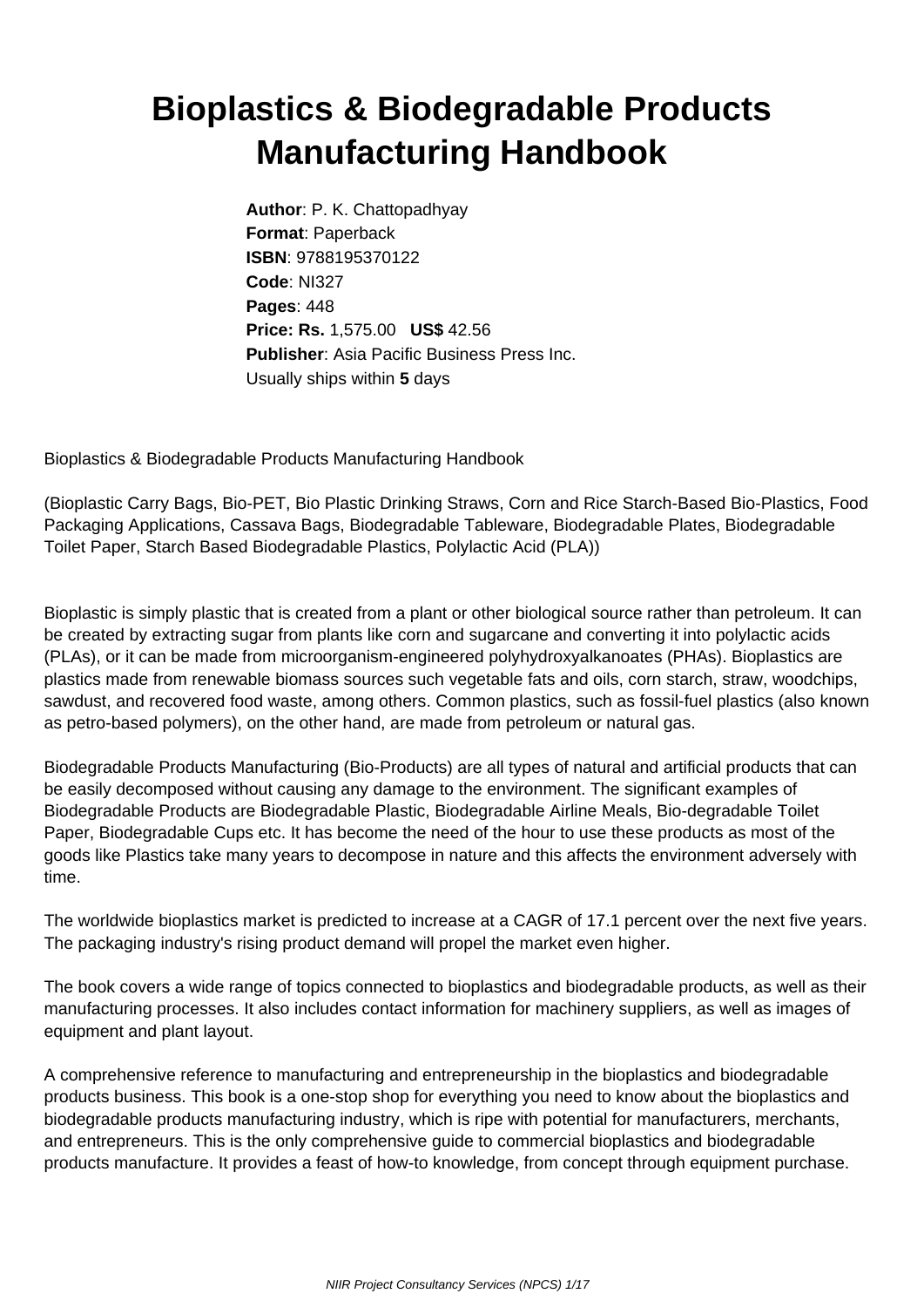# **Contents**

## INTRODUCTION

- 1.1. Biodegradable Plastics
	- 1.1.1. Properties
	- 1.1.2. Applications
- 1.2. Type of Biodegradable Plastics
- 1.3. Biodegradable Vs. Compostable
- 1.4. Bio-Based Plastics
	- 1.4.1. Applications
	- 1.4.2. Benefits of Bioplastics
- 1.5. Renewable Resources
	- 1.5.1. Natural Polymers
	- 1.5.2. Polysaccharides (Carbohydrates)
	- 1.5.3. Proteins
	- 1.5.4. Lignin
	- 1.5.5. Natural Rubber
- 1.6. Other Biogenic Materials
	- 1.6.1. Plant Oils
	- 1.6.2. Monomers
- 2. THE BIODEGRADABLE PLASTICS INDUSTRY
	- 2.1. Applications
	- 2.2. Economic and Social Development
	- 2.3. Impact Factors on Bioplastic Demand
	- 2.4. Specific Options for the Development of Bioplastics
		- 2.4.1. Mobilizing Resources for Research and Development
		- 2.4.2. Supporting Scaling Up Activities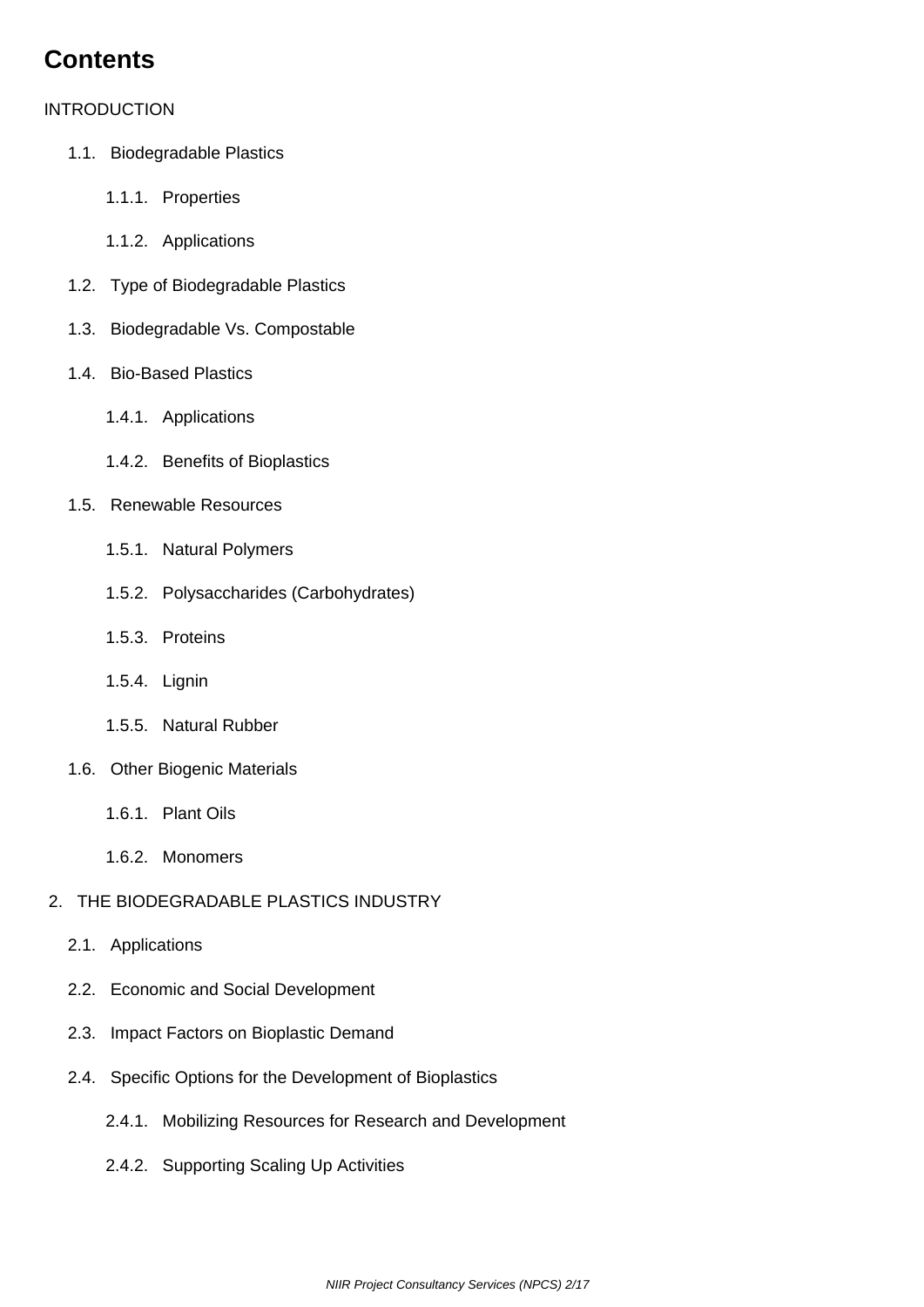- 2.4.3. Investing in Demonstrator Facilities
- 2.4.4. Alternative Uses for Feedstock
- 2.4.5. Agricultural Land Productivity
- 2.4.6. Alternative Cropping Systems
- 2.4.7. Public Procurement
- 2.4.8. Quotas
- 2.4.9. Subsidies and Taxes
	- 2.4.10. Standards, Labels, and Consumer Awareness
- 3. BIODEGRADABLE PLASTICS —DEVELOPMENTS AND ENVIRONMENTAL IMPACTS
	- 3.1. Biodegradable
		- 3.1.1. The ASTM Defines 'Biodegradable' as
	- 3.2. Compostable
		- 3.2.1. 'Compostable' is Defined by the ASTM as
		- 3.2.2. Hydro-biodegradable and Photo-biodegradable
		- 3.2.3. Bio-erodable
	- 3.3. Biodegradable Starch-based Polymers
		- 3.3.1. Thermoplastic Starch Products
		- 3.3.2. Starch Synthetic Aliphatic Polyester Blends
		- 3.3.3. Starch and PBS/PBSA Polyester Blends
		- 3.3.4. Starch-PVOH Blends
	- 3.4. Biodegradable Polyesters
		- 3.4.1. PHA (Naturally Produced) Polyesters
		- 3.4.2. PHBH (Naturally Produced) Polyesters
		- 3.4.3. PLA (Renewable Resource) Polyesters
		- 3.4.4. PCL (Synthetic Aliphatic) Polyesters
		- 3.4.5. PBS (Synthetic Aliphatic) Polyesters
		- 3.4.6. AAC Copolyesters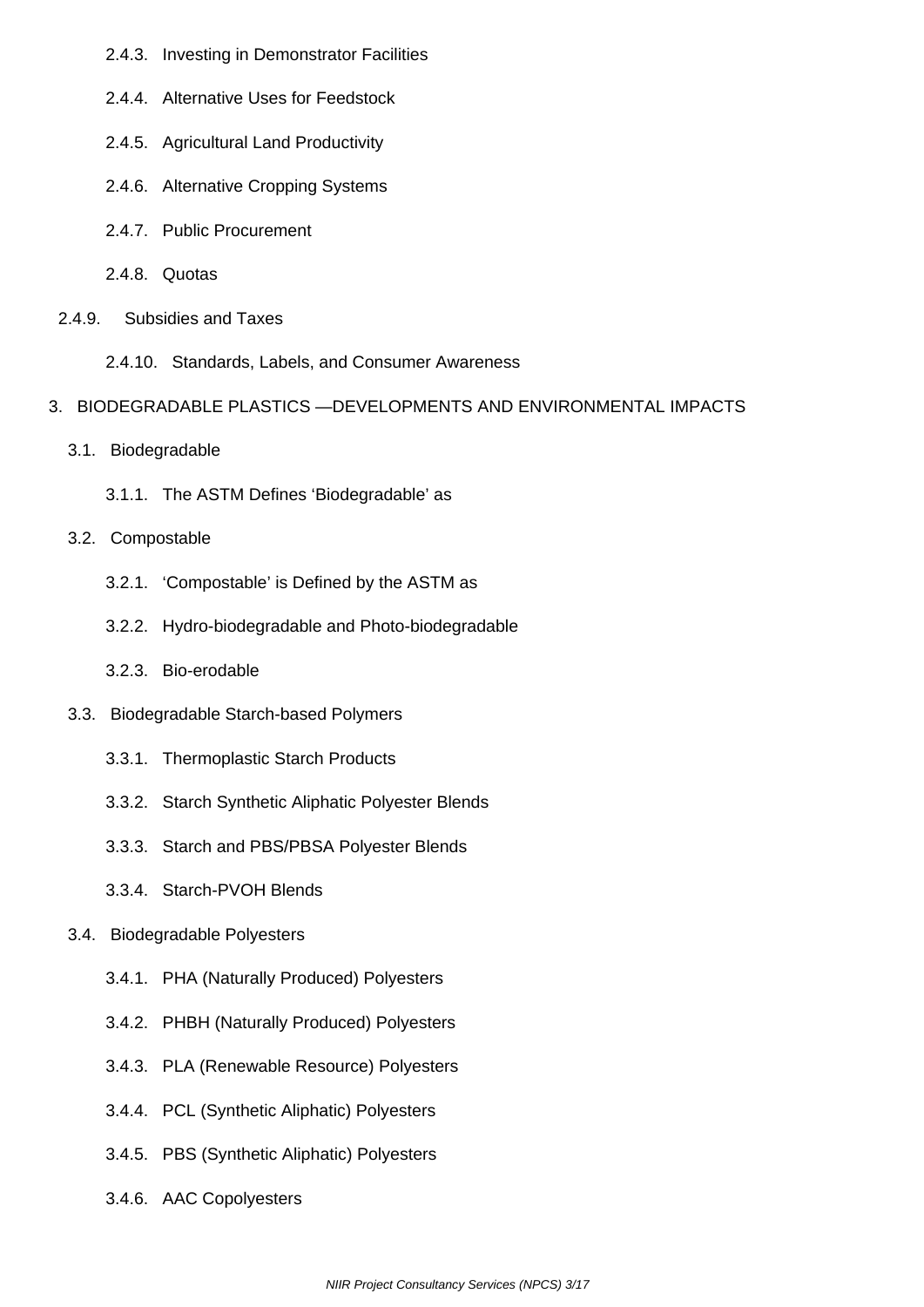#### 3.4.7. Modified PET

- 3.5. Other Degradable Polymers
- 3.6. Water Soluble Polymers
	- 3.6.1. Polyvinyl Alcohol (PVOH)
	- 3.6.2. Ethylene Vinyl Alcohol (EVOH)
- 3.7. Controlled Degradation Additive Masterbatches
- 3.8. Emerging Application Areas in Australia
- 3.9. Coated Paper
- 3.10. Agricultural Mulch Film
- 3.11. Shopping Bags
- 3.12. Food Waste Film and Bags
- 3.13. Consumer Packaging Materials
- 3.14. Landfill Cover Film
- 3.15. Other Applications
- 3.16. Standards and Test Methods
- 3.17. Biodegradation Standards and Tests
	- 3.17.1. American Society for Testing and Materials

#### ASTM D5338-93 (Composting)

- 3.17.3. ASTM D5209-91 (Aerobic, Sewer Sludge)
- 3.17.4. ASTM D5210-92 (Anaerobic, Sewage Sludge)
- 3.17.5. ASTM D5511-94 (High-solids Anaerobic Digestion)
- 3.17.6. ASTM Tests for Specific Disposal Environments
- 3.17.7. International Standards Research
- 3.17.8. International Standards Organisation
- 3.17.9. European Committee for Normalisation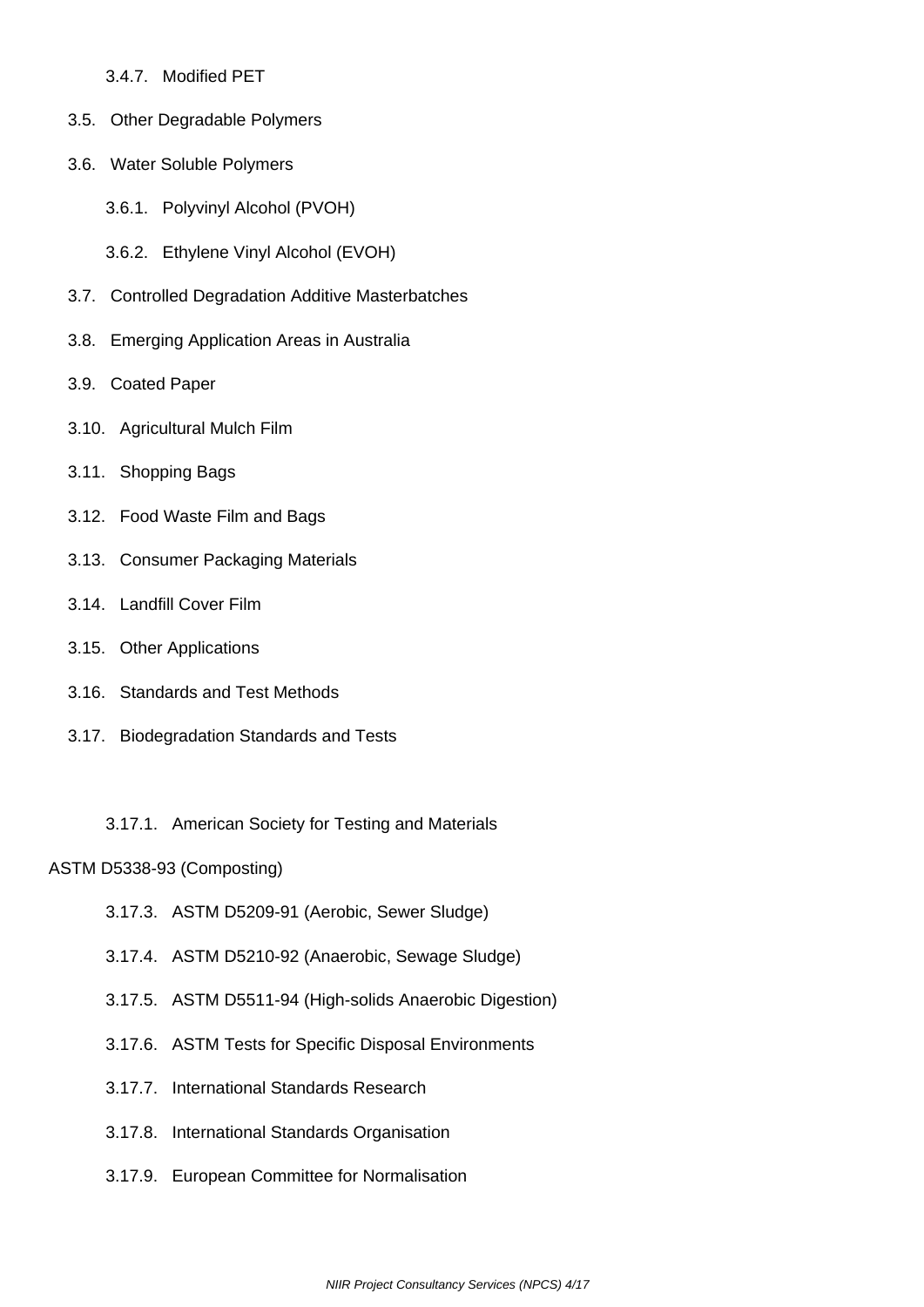- 3.17.10. 'OK Compost' Certification and Logo
- 3.17.11. Compost Toxicity Tests
- 3.17.12. Plant Phytotoxicity Testing
- 3.17.13. Animal Toxicity Test
- 3.17.14. Difference Between Standards for Biodegradation
- 3.17.15. Development of Australian Standards
- 3.17.16. Disposal Environments
- 3.17.17. Composting Facilities and Soil Burial
- 3.17.18. Key Factors Defining Compostability
- 3.17.19. Physical Persistence
- 3.17.20. Chemical Persistence
- 3.17.21. Toxicity
- 3.17.22. Effect on Quality of Compost
- 3.17.23. Anaerobic Digestion
- 3.17.24. Waste Water Treatment Plants
- 3.17.25. Reprocessing Facilities
- 3.17.26. Landfills
- 3.17.27. Marine and Freshwater Environments
- 3.17.28. Litter
- 3.18. Plastics Sorting and Reprocessing
	- 3.18.1. Key Issues
	- 3.18.2. Recyclable Plastics Sorting Considerations
	- 3.18.3. Reprocessing Considerations
	- 3.18.4. Polyolefin Reprocessing
	- 3.18.5. Polyethylene Reprocessing
- 3.19. Potential Positive Environment Impacts
	- 3.19.1. Composting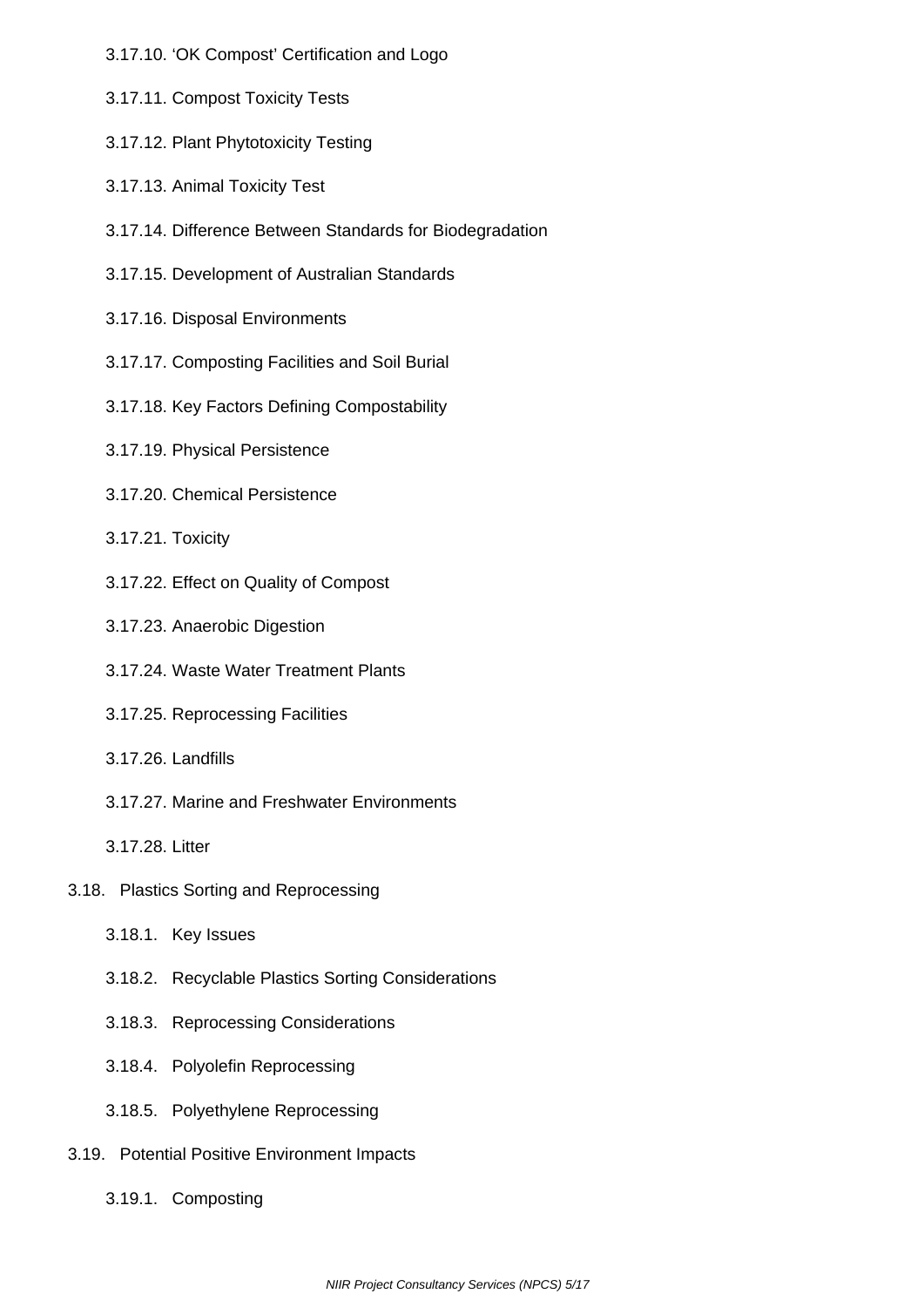- 3.19.2. Landfill Degradation
- 3.19.3. Energy Use
- 3.19.4. Greenhouse Gas Emissions
- 3.20. Potential Negative Enviornment Impact
	- 3.20.1. Pollution of Aquatic Environments
		- 3.20.1.1. Increased Aquatic BOD
		- 3.20.1.2. Water Transportable Degradation Products
		- 3.20.1.3. Risk to Marine Species
	- 3.20.2. Litter
	- 3.20.3. Compost Toxicity
	- 3.20.4. Recalcitrant Residues
		- 3.20.4.1. Aromatic Compounds
	- 3.20.5. Addigtives and Modifiers
		- 3.20.5.1. Isocyanate Coupling Agents
		- 3.20.5.2. Plasticisers
		- 3.20.5.3. Fillers
		- 3.20.5.4. Catalyst Residues
	- 3.20.6. Prodegradants and Other Additives
	- 3.20.7. Source of Raw Materials
- 3.21. Development of Australian Standards and Testing
	- 3.21.1. Life-Cycle Assessment
	- 3.21.2. Minimisation of Impact on Reprocessing
	- 3.21.3. Determination of Appropriate Disposal Environments
	- 3.21.4. Education

### 3.22. Conclusions

3.22.1. Identify standards and test methods for biodegradable plastics in Australia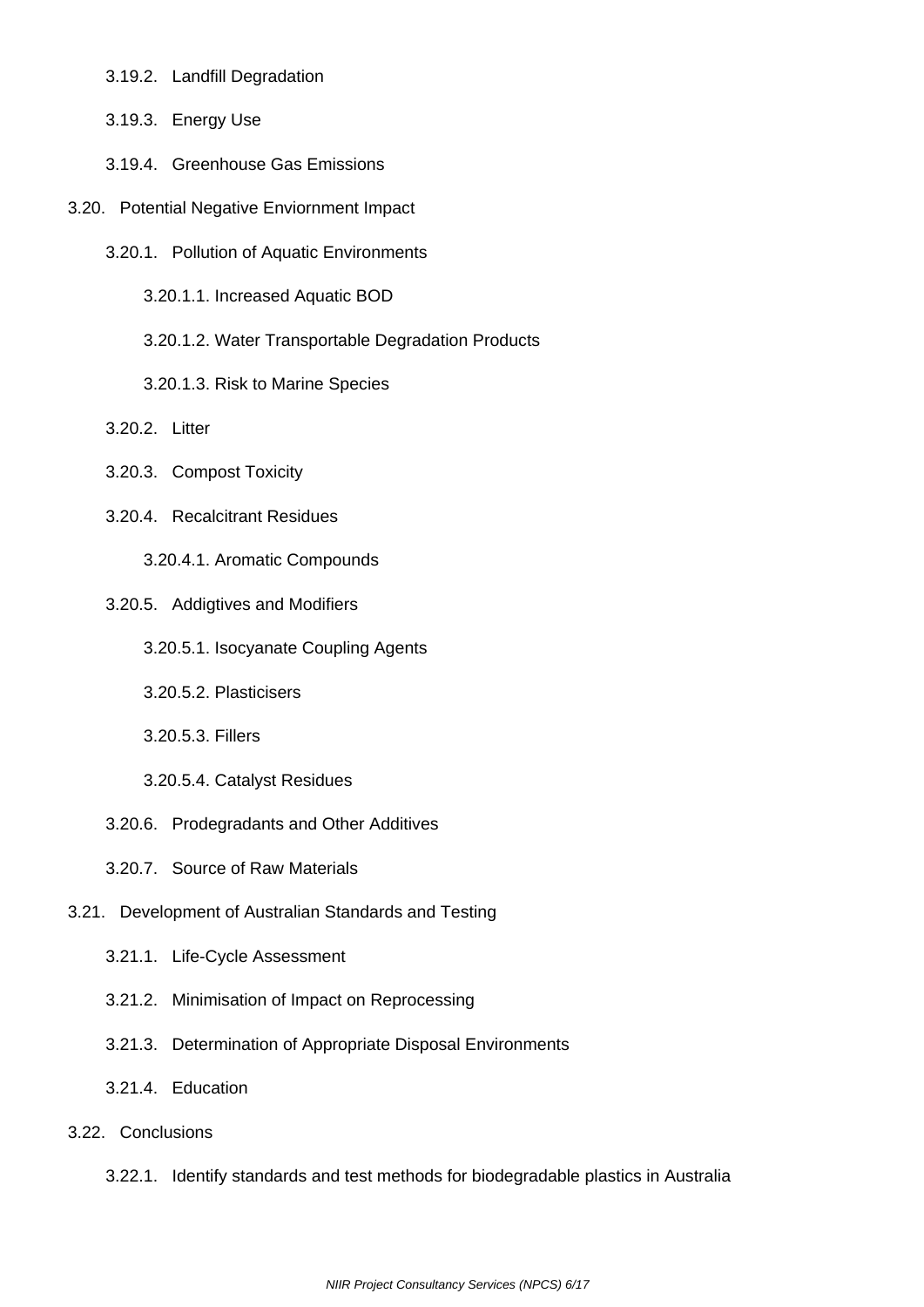3.23. Appendix A

- 4. BIOPLASTIC CARRY BAGS
	- 4.1. A Climate-Friendly Brand
	- 4.2. Main Applications
	- 4.3. Reduce CO2 Emission with Bioplastics
	- 4.4. Which Biobag to Choose?
	- 4.5. Types of Bio Bag
	- 4.6. Bio-Recyclable Bags can be Used to Create New Bags
	- 4.7. Bio-Recyclable Bags do not Pollute the Recycling Process
	- 4.8. Bio-Compostable Bags Break Down into Humus
		- 4.8.1. Polyethylene (PE)
		- 4.8.2. Polylactic Acid (PLA)
		- 4.8.3. Thermoplastic Starch (TPS)
	- 4.9. Bioplastics
		- 4.9.1. Manufacturing Process
		- 4.9.2. Recyclability of Plastic Materials
		- 4.9.3. How Recycling Improvements Affect the Manufacturer
- 5. BIO-PET
	- 5.1. Bio-PET as a Replacement for Virgin PET
	- 5.2. Biodegradable Plastics
	- 5.3. Biopolymer Plastic
	- 5.4. Why is Bio-based Polyester Important?
	- 5.5. The Benefits of Biopolymer Bottles
	- 5.6. Biopolymer Bottle Types
	- 5.7. Bottle-to-bottle Recycling
- 6. BIO PLASTIC DRINKING STRAWS
	- 6.1. Types of Biodegradable Plastic Straws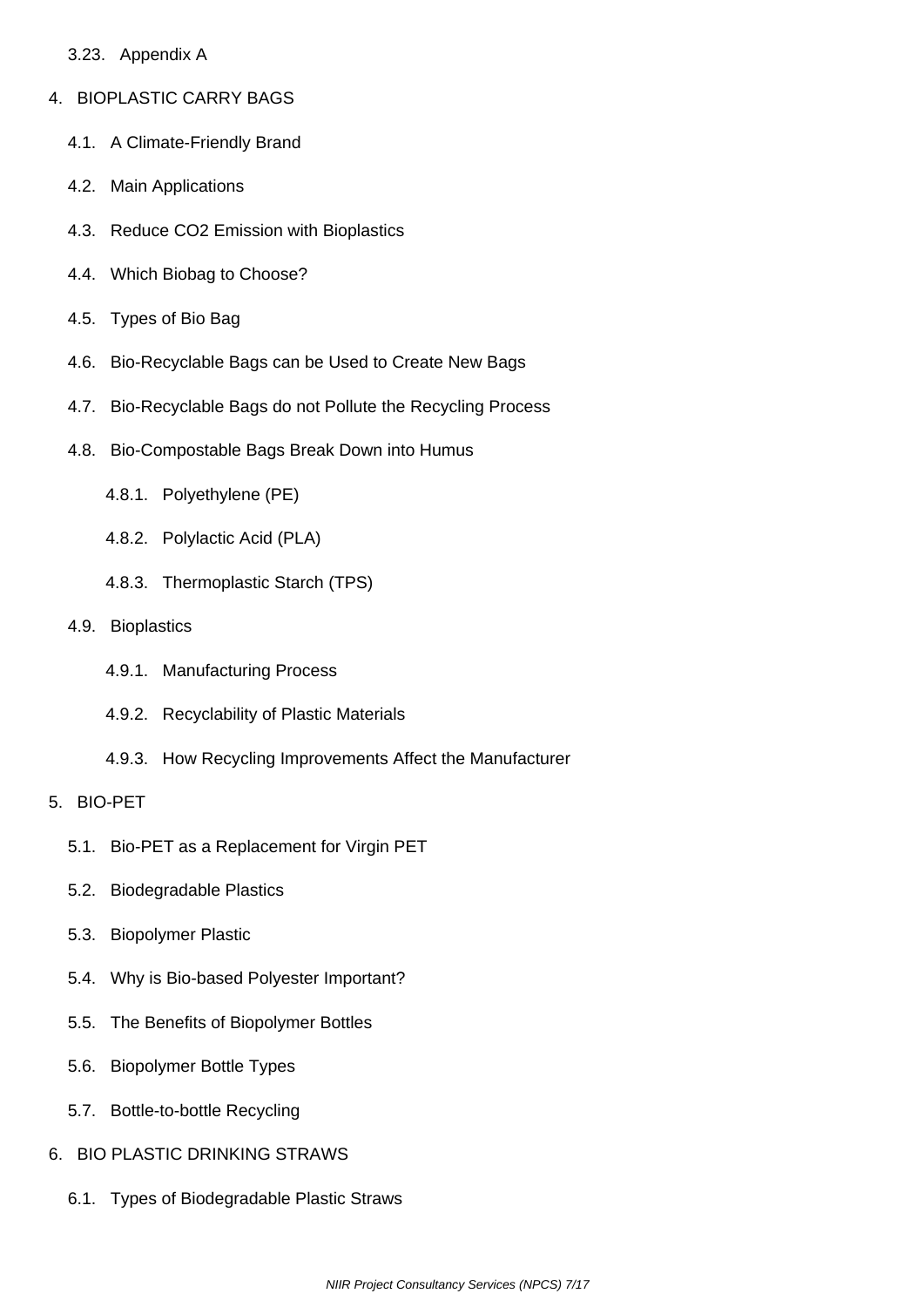- 6.1.1. Wheat Straws
- 6.1.2. Bamboo Straws
- 6.1.3. The Truth of Sugarcane Bagasse
- 6.1.4. Rice Straw
- 6.2. Technology Process
	- 6.2.1. Pulp Bleaching Process
	- 6.2.2. Pulp Washing Process
	- 6.2.3. Pulp Cooking Process
	- 6.2.4. Chemi-Mechanical Pulping

#### 7. FOOD PACKAGING APPLICATIONS

- 7.1. Biobased Packaging Materials
- 7.2. Polymers Produced from Biomass
- 7.3. Polymers from Bio-derived Monomers
- 7.4. Polymers Produced from Micro-Organisms
- 7.5. Properties of Packaging Materials
	- 7.5.1. Gas Barrier Properties
	- 7.5.2. Moisture Barrier Properties
	- 7.5.3. Mechanical and Thermal Properties
- 7.6. Biodegradability
	- 7.6.1. Packaging Products from Bio based Materials

#### 8. POLYVINYL MODIFIED GUAR-GUM BIOPLASTICS

- 8.1. Introduction
- 8.2. Modification of Guar Gum
- 8.3. Derivatization of Functional Groups
- 8.4. PVS Modified Guar Gum
- 8.5. Characterization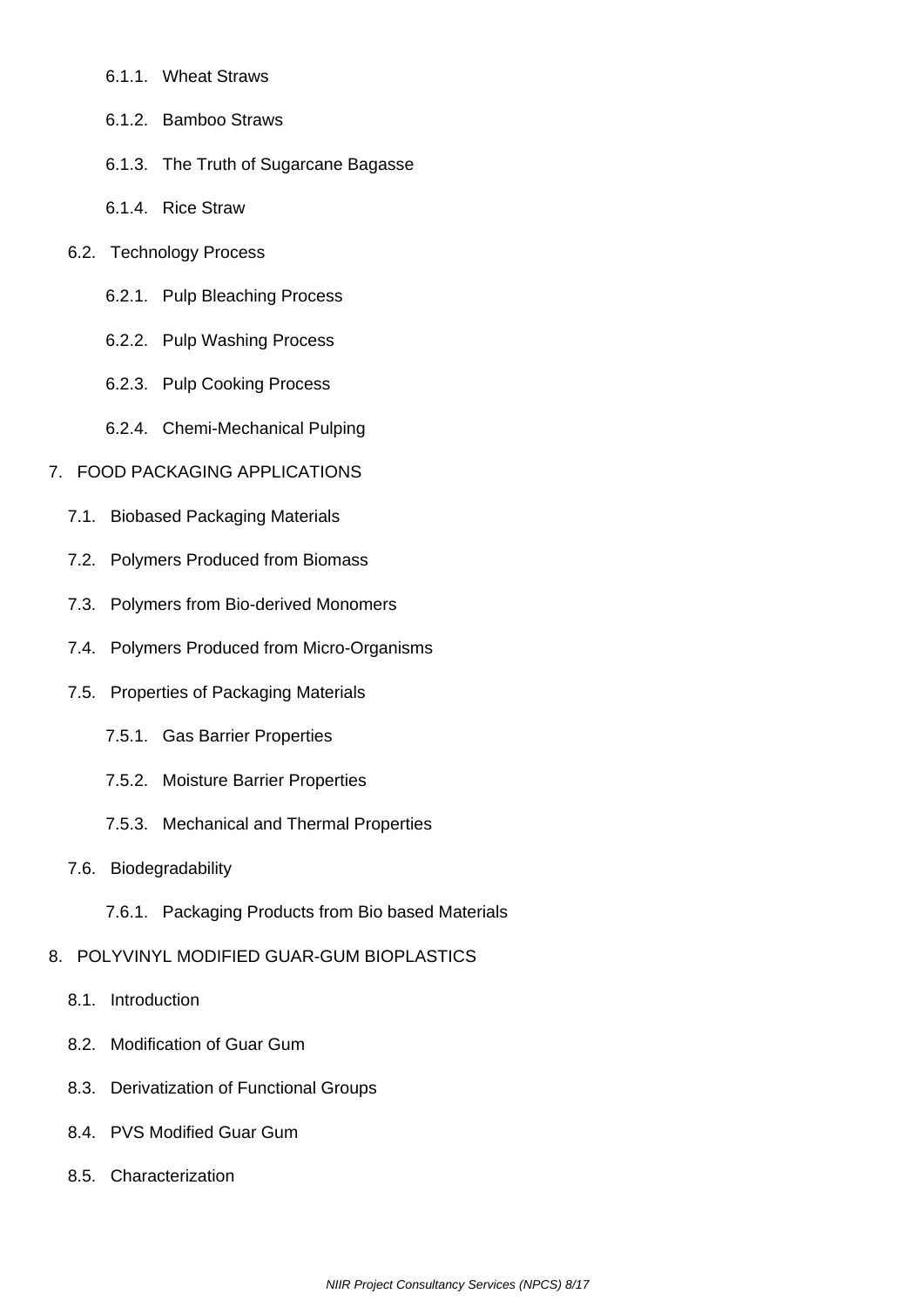#### 9. CORN AND RICE STARCH-BASED BIO-PLASTICS

- 9.1. Introduction
- 9.2. Materials and Methods
- 9.3. Extraction of Starch
- 9.4. Preparation of Bioplastics Film
- 9.5. Characterization
	- 9.5.1. Tensile Test
	- 9.5.2. Thickness Measurement
	- 9.5.3. Test for Moisture Content
	- 9.5.4. Water Solubility Test
	- 9.5.5. Water Contact Angle Measurement
	- 9.5.6. Biodegradability Test
	- 9.5.7. Scanning Electron Microscopy (SEM)
	- 9.5.8. Thermogravimetric Analysis
	- 9.5.9. Sealing Properties of Bioplastics
- 10. BIOPLASTICS PROCESSING OF DRY INGREDIENTS
	- 10.1. Introduction
		- 10.1.1. Ingredient Properties Affecting Feedrates and Dry Ingredients Handling
		- 10.1.2. Storage Hoppers and Ingredient Activation
		- 10.1.3. Volumetric Feeders
		- 10.1.4. Vibrating Tray Feeders
		- 10.1.5. Belt Feeders
		- 10.1.6. Loss-in-Weight Feeders
	- 10.2. Start with a Traditional Feeding Device, Example a Screw Feeder
- 11. BIOPLASTICS END-OF-LIFE OPTIONS
	- 11.1. Recycling
		- 11.1.1. Mechanical Recycling of Bioplastics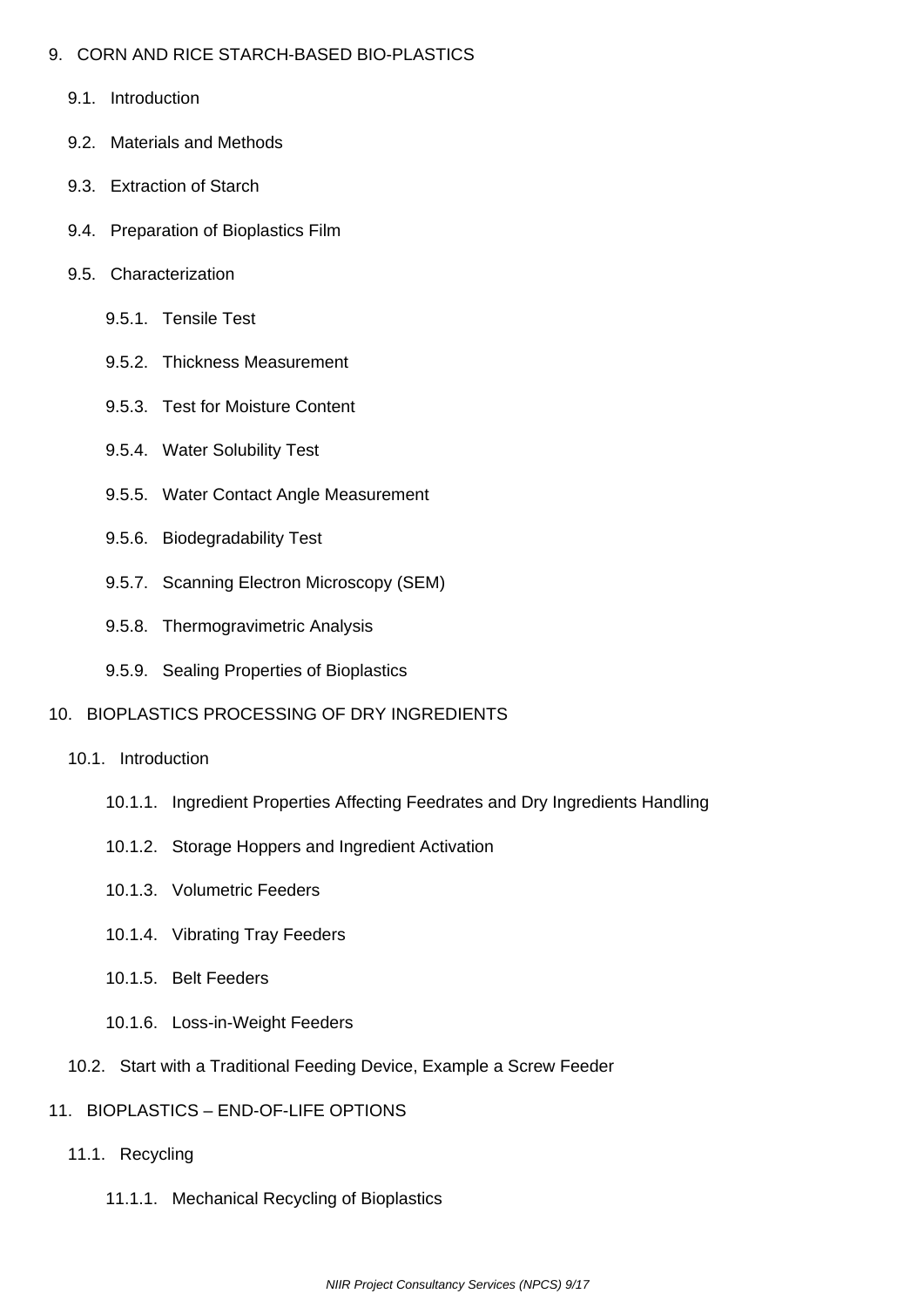- 11.2. Renewable Energy Recovery (incineration)
- 11.3. Feedstock Recovery or Chemical Recycling
- 11.4. Compost/Biodegradation
	- 11.4.1. Biodegradable
- 11.5. Anaerobic Digestion
	- 11.5.1. Energy Recovery
- 11.6. Communicating End-of-Life Options
- 12. CASSAVA BAGS
	- 12.1. Manufacturing Process
	- 12.2. Types of Cassava Bags

#### 13. PLASTICS FROM POTATO WASTE

- 13.1. Begin Insert
- 13.2. Plastics From Potato Waste
- 13.3. Starch to Glucose to Lactic Acid
- 13.4. Lactic Acid into Plastic
- 13.5. Potential Markets

#### 14. BIODEGRADABLE SYNTHETIC POLYMERS

- 14.1. Formula of the Product
- 14.2. Introduction
- 14.3. Objective of the Present Invention
- 14.4. Preferred Embodiments
- 14.5. Claims
- 14.6. Conclusion

# 15. BIODEGRADABLE PLASTICS FROM RENEWABLE SOURCES

- 15.1. Analysis
- 15.2. Plastics and the Environment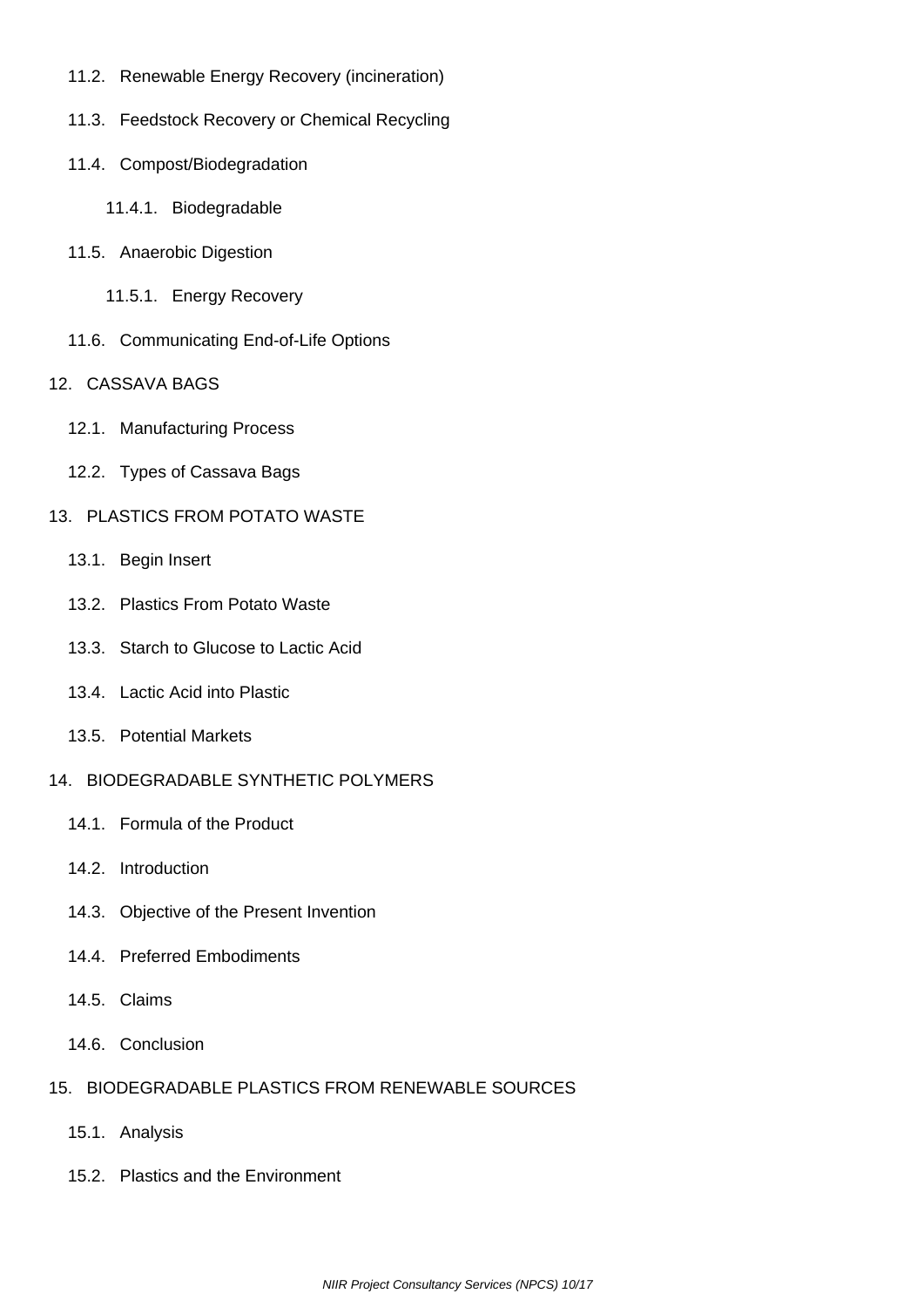- 15.3. The Move to Renewable Sources
- 15.4. Extending the Recycling Loop
- 15.5. Biopolymers, Conventional Plastics and Biodegradable Plastics
- 15.6. The Plastics Sector
- 15.7. Packaging
- 15.8. Plastic Films
- 15.9. Structure of the Business
- 15.10. Recent Developments
- 15.11. Biodegradability and Compostability
- 15.12. Challenges Ahead

#### 16. BIODEGRADABLE PLASTICS FROM WHEAT STARCH AND POLYLACTIC ACID (PLA)

- 16.1. Introduction and Background
- 16.2. Results from Previous Funding
- 16.3. Rational and Significance
- 16.4. Procedures/Methodology
- 16.5. Other Related Works
- 17. STARCH BASED BIODEGRADABLE PLASTICS
	- 17.1. Introduction
	- 17.2. Technology Commercialization Model
		- 17.2.1. Application of Technology Commercialization Model
	- 17.3. Starch-based Biodegradable Plastics Commercialization Case Studies
	- 17.4. Conclusion
- 18. BIO-NANOCOMPOSITES FOR PACKAGING APPLICATIONS
	- 18.1. Structure of Nano Composites Based on Natural Nano Fillers
		- 18.1.1. Layered Silicate Filled Nano Composites
		- 18.1.2. Cellulose Nanoparticles Filled Nano Composites
		- 18.1.3. Starch Nano Crystals Filled Nano Composites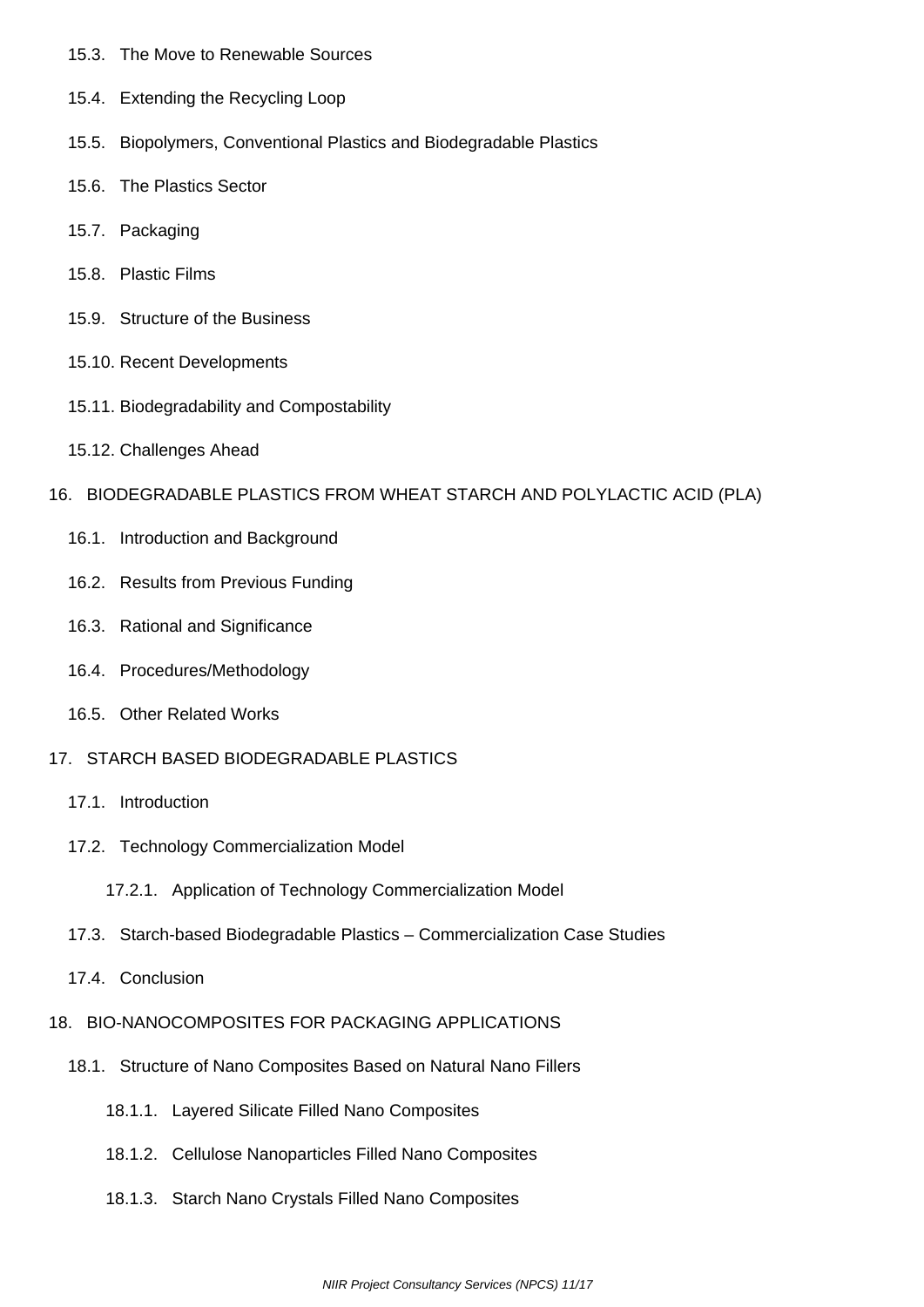- 18.2. Properties of Bio-Nano Composites
	- 18.2.1. PLA Based Bio-Nano Composites
	- 18.2.2. Mechanical Properties
	- 18.2.3. Barrier Properties
- 18.3. Starch Based Nano Composites
	- 18.3.1. Elaboration Processes
	- 18.3.2. Effect of the Surfactant and Plasticizer on the Structure
	- 18.3.3. Mechanical Properties
- 18.4. Optical Properties
- 18.5. PHA Based Bio-Nano Composites
- 18.6. Proteins Based Nanocomposites

#### 19. POLYHYDROXYALKANOATES (PHAS)

- 19.1. What are the General Characteristics of PHAs?
- 19.2. What are the Benefits of Bioplastics and PHAs in Particular?
- 19.3. What Applications have Utilized or can Utilize PHAs?
- 19.4. Materials and Methods
	- 19.4.1. Reagents Preparation
	- 19.4.2. Media Preparation
	- 19.4.3. Sample Collection
	- 19.4.4. Waste Collection
	- 19.4.5. Isolation and Screening
	- 19.4.6. Submerged Fermentation for PHA Production
	- 19.4.7. Extraction of PHA Produced during Fermentation
	- 19.4.8. Quantification of Produced PHA
	- 19.4.9. Characterization of the Extracted PHA by FTIR
	- 19.4.10. Molecular Identification of the Most Efficient PHA Producing Strain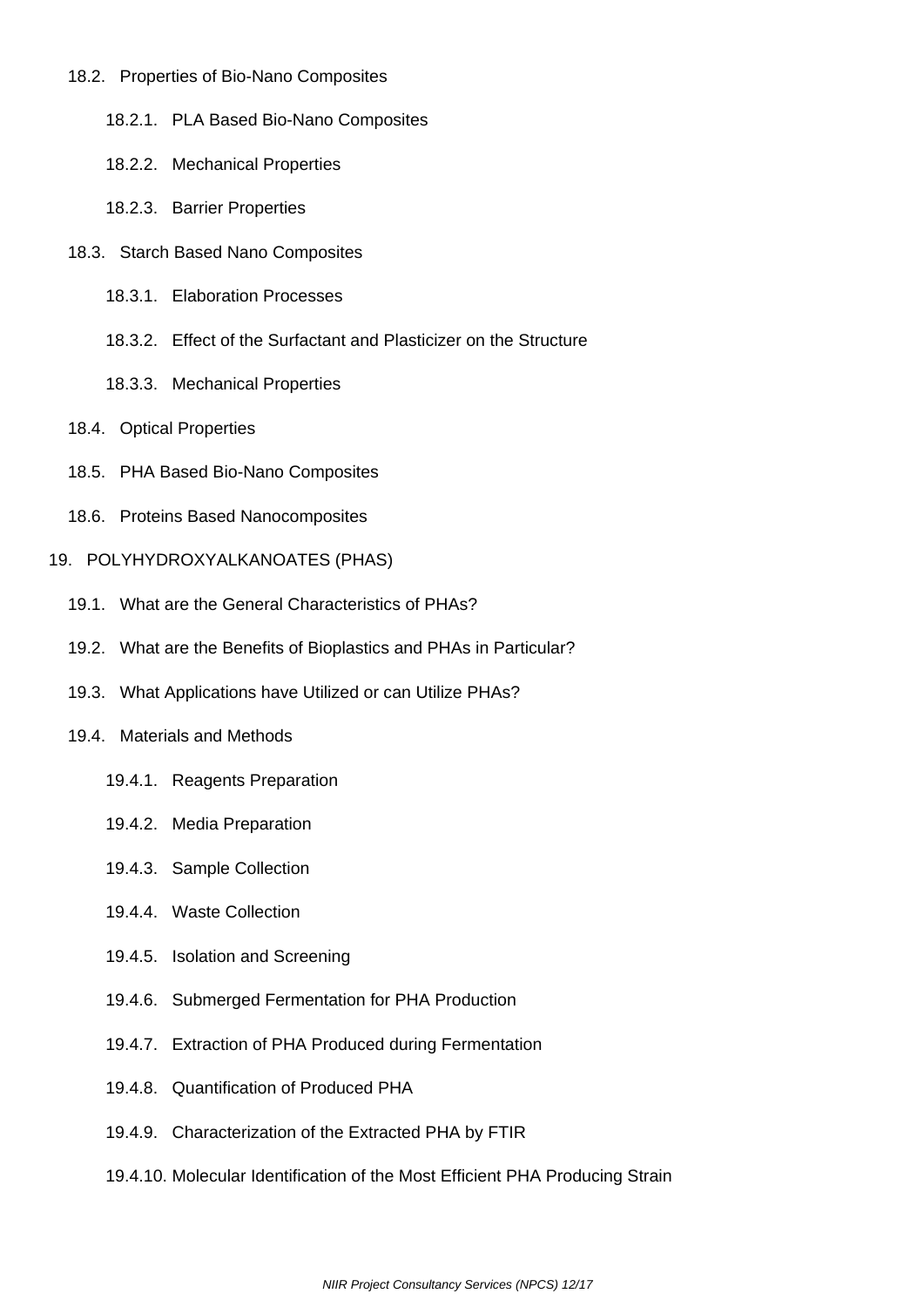- 19.4.11. Optimization of Cultural Conditions
- 19.4.12. PHA Film Preparation
- 19.4.13. Statistical Analysis
- 20. POLYLACTIC ACID (PLA)
	- 20.1. Introduction
		- 20.1.1. PLA Film
		- 20.1.2. PLA Trays and Other Thermoformed Products
		- 20.1.3. PLA Bottles
		- 20.1.4. Other Packaging Products
	- 20.2. (Biodegradable) Starch based Plastics
		- 20.2.1. Starch based Films
		- 20.2.2. Starch based Trays and Other Thermoformed Products
		- 20.2.3. Other Packaging Products
	- 20.3. Cellophane Films
	- 20.4. Biodegradable (and bio-based) Polyesters
		- 20.4.1. Flexible Films based on Biodegradable Polyesters
		- 20.4.2. Trays and Other Thermoformed Products
		- 20.4.3. Other Packaging Products
	- 20.5. Manufacture of Polylactic Acids
	- 20.6. Influence of Optical Composition

## 21. BIODEGRADABLE TABLEWARE

- 21.1. Sugarcane Bagasse
	- 21.1.1. Characteristics
	- 21.1.2. Advantages
	- 21.1.3. Manufacturing Process
- 21.2. Cornstarch Tableware
	- 21.2.1. Advantages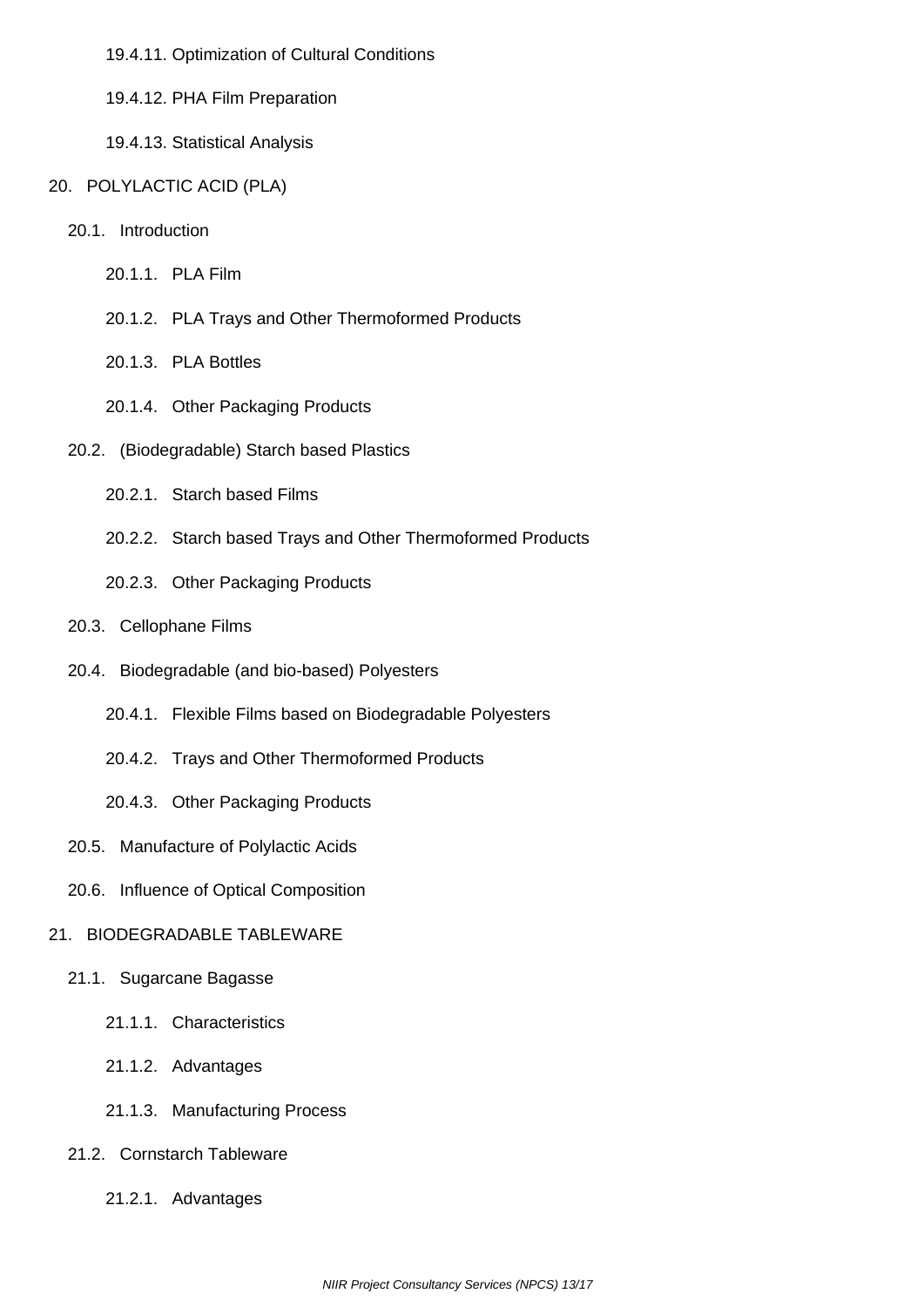#### 21.3. Bamboo Tableware

- 21.3.1. Features
- 21.3.2. Making Disposable Bamboo Tableware
- 21.3.3. Durable or Reusable
- 21.3.4. Benefits
- 21.4. Palm Leaf Tableware
	- 21.4.1. Features
	- 21.4.2. Eco-friendly
	- 21.4.3. Manufacturing Process

#### 22. BIODEGRADABLE PLATES

- 22.1. Characteristics of Bagasse Products
- 22.2. Benefits of Using Biodegradable Plates
	- 22.2.1. Saves Non-renewable Sources of Energy
	- 22.2.2. Reduces Carbon Emission
	- 22.2.3. Consumes Less Energy
	- 22.2.4. Provides an Eco-Friendly Solution
- 22.3. Various Types of Disposable Plates
- 22.4. Disposable Bamboo Plates
- 22.5. Palm Leaf Plates
- 22.6. Bagasse Plates/ Sugarcane Plates
	- 22.6.1. What is Bagasse? How is it used to Make Plates and Bowls?

#### 22.7. Manufacturing Stages

- 22.7.1. Pulping
- 22.7.2. Forming
- 22.7.3. Shaping and Drying
- 22.7.4. Edge cutting and Sterilization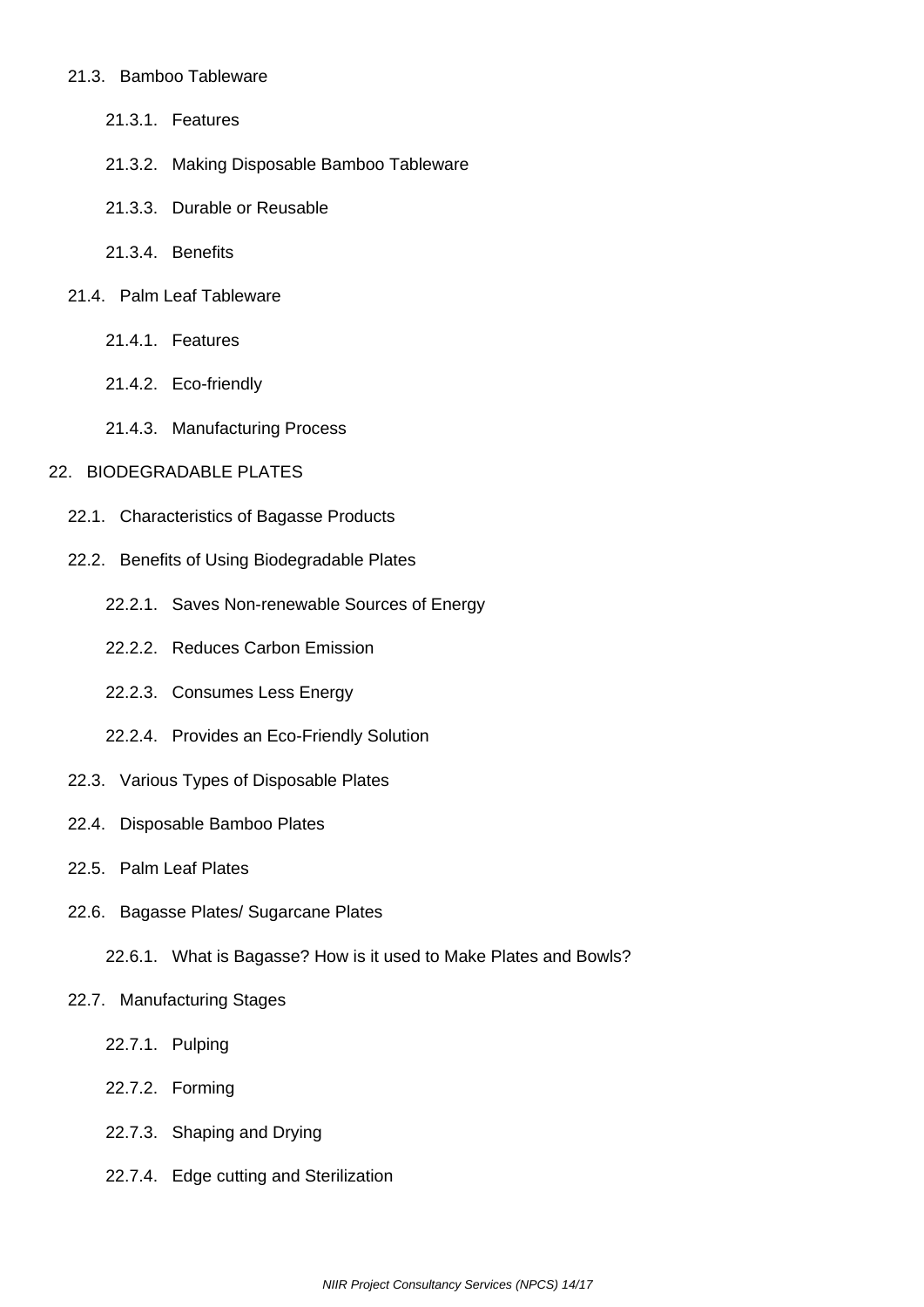22.7.5. Packaging

#### 23. BIODEGRADABLE TOILET PAPER

- 23.1. Types
- 24. BIODEGRADABLE POLYOLEFINS
	- 24.1. Introduction
		- 24.1.1. Results and Discussion
		- 24.1.2. General Procedure for Grafting of Sugars onto Poly (styrene Maleic Anhydride)
		- 24.1.3. Determination of Biodegradability of Polymers Using Aerobic Microorganisms
	- 24.2. Supplementary Data
		- 24.2.1. Weight Loss Data
		- 24.2.2. FTIR Spectral Data

 24.2.3. Use of Colorimetry for Determination of the Sugar Content in the Poly (styrene Maleic Anhydride) Linked with Glucose: The Phenol-Sulfuric Acid Reaction Method

 24.2.4. Quantification of Carbohydrate Groups Linked to Poly(styrene-Maleic Anhydride) by Silylation of the Carbohydrate Hydroxyl's and NMR Anlysis of the Spectrum

24.2.5. Molecular Weight Decrease After Biodegradation by GPC

24.2.6. Mechanism of Reaction of Poly(styrene Maleic Anhydride) with the Sugar

#### 25. STARCH FOR PACKAGING APPLICATIONS

- 25.1. Introduction
- 25.2. Bioplastic as Packaging Material
	- 25.2.1. Why Use Starch as Packaging Material?
- 25.3. Characteristics of a Good Packaging Material
- 25.4. Recent Advances in Starch Based Composites for Packaging Applications
- 25.5. Plasticized Starch and Fiber Reinforced Composites for Packaging Applications
- 25.6. Protein-Starch Based Plastic Produced by Extrusion and Injection Molding
- 25.7. Starch-based Completely Biodegradable Polymer Materials
	- 25.7.1. Starch: The Future of Sustainable Packaging
- 26. PLANT LAYOUT AND PROCESS FLOW CHART & DIAGRAM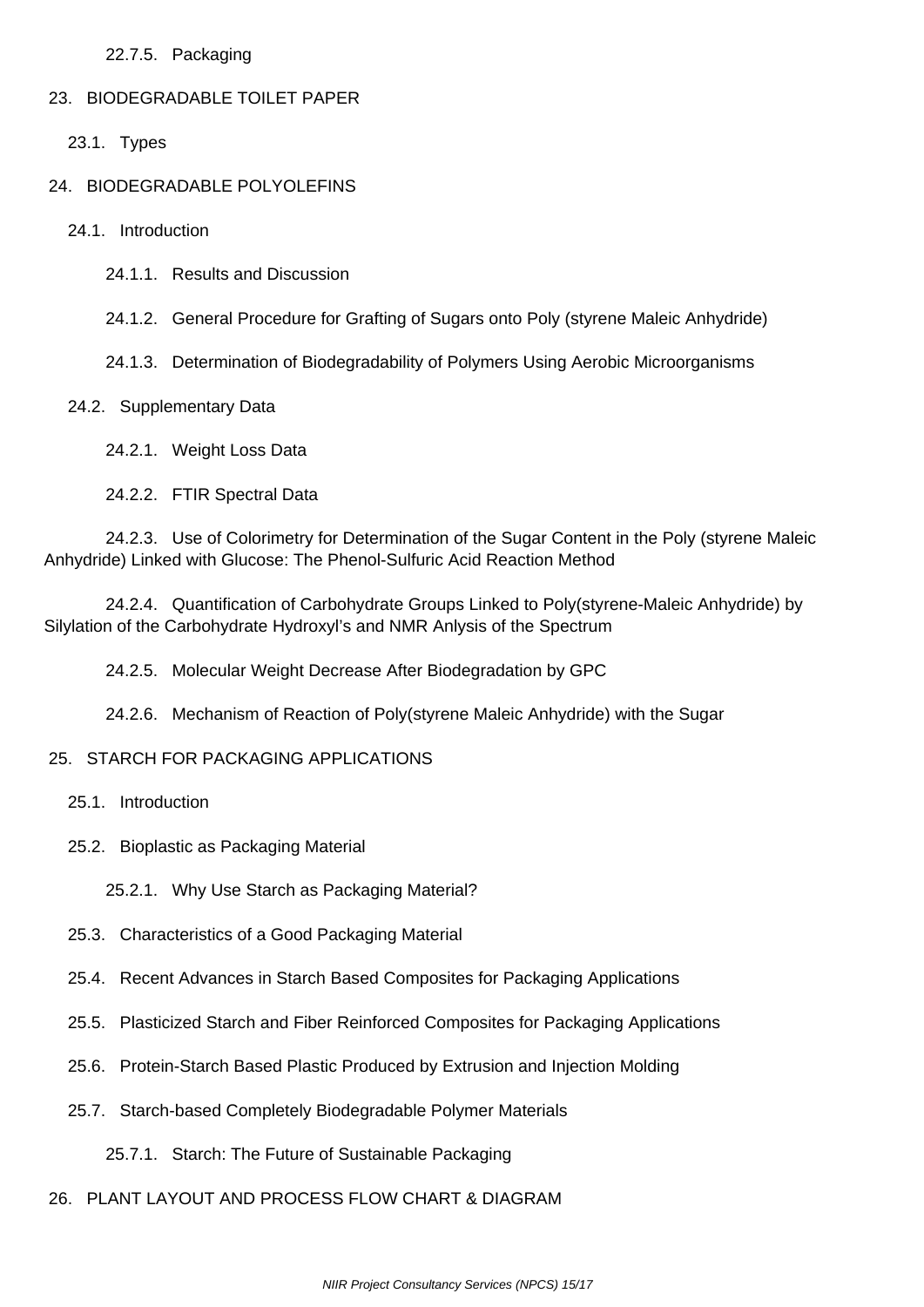#### 27. PHOTOGRAPHS OF MACHINERY WITHSUPPLIER'S CONTACT DETAILS

- 27.1. Bio Degradable Bag Machine
- 27.2. Corn Starch Biodegradable Bag Machine
- 27.3. Biodegradable Compostable Bags Machine
- 27.4. Biodegradable Carry Bag Cutting and Sealing Machine
- 27.5. Biodegradable Carry Bag Machine
- 27.6. Biodegradable Plastic Film Machine
- 27.7. Blown Film Machine
- 27.8. Areca Leaf Plate Machine
- 27.9. Betel Leaf Plate Machine
- 27.10. Areca Food Container Machine
- 27.11. Bagasse Tableware Pulp Molding Machine
- 27.12. Pulp Molded Tableware Machinery
- 27.13. Eggs Pulp Tray Machine
- 28.14. Biodegradable Pulp Cup Rotary Machine
	- 29.15. Biodegradable Paper Straw Making Machine

# **About NIIR**

**NIIR PROJECT CONSULTANCY SERVICES (NPCS)** is a reliable name in the industrial world for offering integrated technical consultancy services. NPCS is manned by engineers, planners, specialists, financial experts, economic analysts and design specialists with extensive experience in the related industries.

Our various services are: Detailed Project Report, Business Plan for Manufacturing Plant, Start-up Ideas, Business Ideas for Entrepreneurs, Start up Business Opportunities, entrepreneurship projects, Successful Business Plan, Industry Trends, Market Research, Manufacturing Process, Machinery, Raw Materials, project report, Cost and Revenue, Pre-feasibility study for Profitable Manufacturing Business, Project Identification, Project Feasibility and Market Study, Identification of Profitable Industrial Project Opportunities, Business Opportunities, Investment Opportunities for Most Profitable Business in India, Manufacturing Business Ideas, Preparation of Project Profile, Pre-Investment and Pre-Feasibility Study, Market Research Study, Preparation of Techno-Economic Feasibility Report, Identification and Section of Plant, Process, Equipment, General Guidance, Startup Help, Technical and Commercial Counseling for setting up new industrial project and Most Profitable Small Scale Business.

NPCS also publishes varies process technology, technical, reference, self employment and startup books, directory, business and industry database, bankable detailed project report, market research report on various industries, small scale industry and profit making business. Besides being used by manufacturers, industrialists and entrepreneurs, our publications are also used by professionals including project engineers, information services